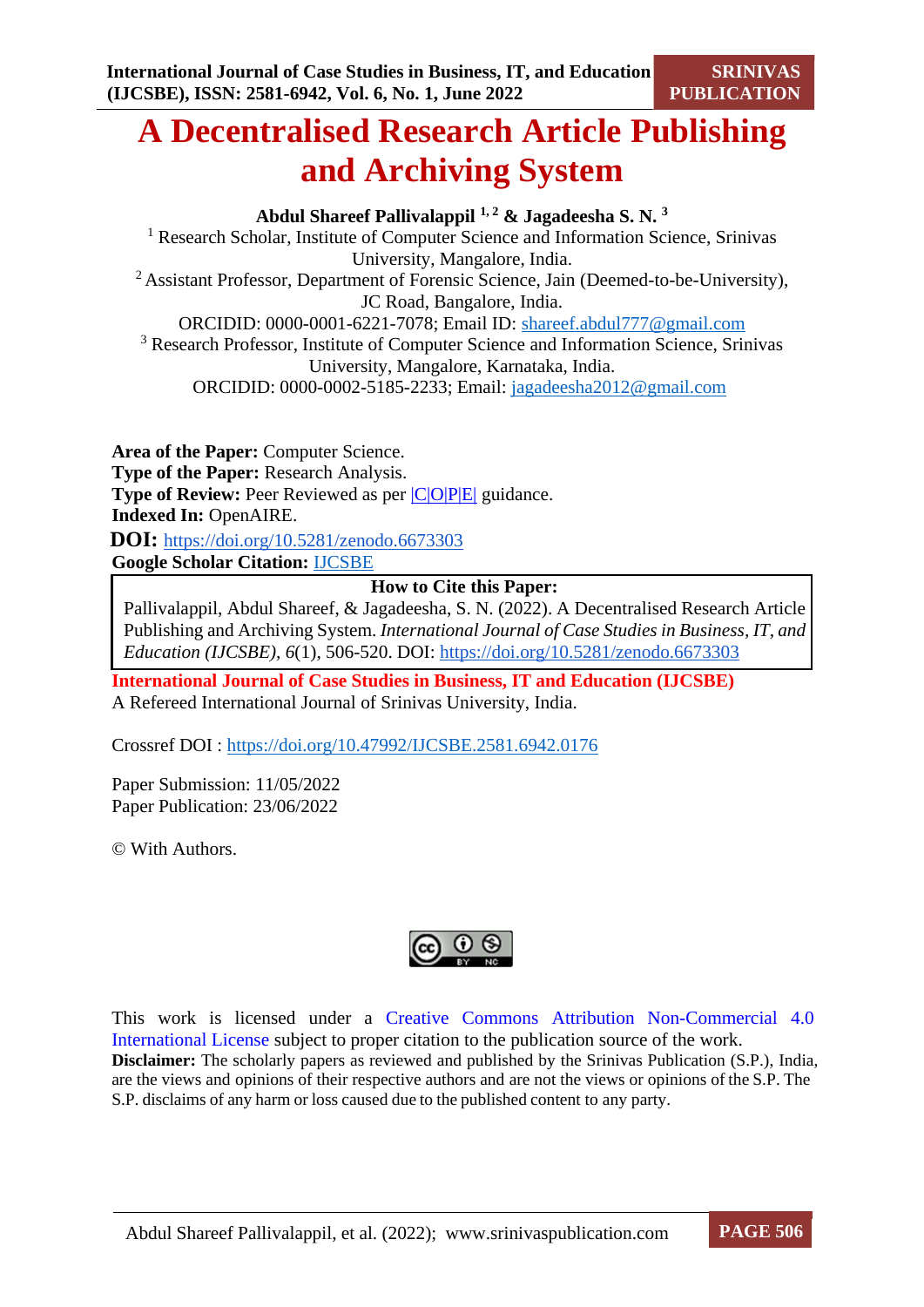## **A Decentralised Research Article Publishing and Archiving System**

**Abdul Shareef Pallivalappil 1, <sup>2</sup> & Jagadeesha S. N. <sup>3</sup>**

<sup>1</sup> Research Scholar, Institute of Computer Science and Information Science, Srinivas University, Mangalore, India.

<sup>2</sup> Assistant Professor, Department of Forensic Science, Jain (Deemed-to-be-University), JC Road, Bangalore, India.

ORCIDID: 0000-0001-6221-7078; Email ID: [shareef.abdul777@gmail.com](mailto:shareef.abdul777@gmail.com)

<sup>3</sup> Research Professor, Institute of Computer Science and Information Science, Srinivas University, Mangalore, Karnataka, India.

ORCIDID: 0000-0002-5185-2233; Email: [jagadeesha2012@gmail.com](mailto:jagadeesha2012@gmail.com)

## **ABSTRACT**

**Background/Purpose:** *Research papers provide the path for the expansion of knowledge, allowing for the emergence of new information and the avoidance of duplication of previous research effort. Researchers use their paper to convey their findings to the rest of the world. However, owing to problems such as processing fees from journals, an inefficient review procedure, a lengthy processing time, and the closure of journals, the research community has encountered a major hurdle. In order to overcome this issue, we propose in this study a system known as the Open Platform for Research Article Sharing (OPRAS), which would allow the author to publish his or her paper utilizing a peer-to-peer (P2P) architecture.*

**Objective:** *To get an understanding of the research article publication process and the issues it faces, in order to propose OPRAS, a new system that will employ a peer-to-peer architecture to share research articles.*

**Design/Methodology/Approach:** *Data from websites, research papers, and other sources are collected, analysed and presented using ABCD analysis.*

**Findings/Results:** *With the help of research articles that are published in journals, researchers can tell the world about their work. But authors can't publish their findings because of different problems, which makes it hard for society to learn new things. In this paper, a method for a new system called Open Platform for Research Article Sharing (OPRAS) utilizing the P2P architecture was put forward after looking at the different steps and problems that come up when publishing an article.*

**Originality/Value:** *A new system has been presented based on the relevance of research articles and an understanding of the problems in publishing research papers, which will attract the attention of the research community and lead to additional improvements in the proposed technique.*

**Paper Type:** *Research Paper.*

**Keywords:** Research article, Peer to peer, Decentralized publishing, Open platform for research article sharing (OPRAS), Research document format (RDF).

## **1. INTRODUCTION :**

One issue that researchers face is the difficulty of publishing their research article in a journal and maintaining it for an extended period of time. Certain journals offer both open and closed access, with open access typically requiring payment and closed access frequently being supplied for free, although the research paper will not be accessible to anybody who does not pay for the journal. Another issue is that the majority of renowned publications require a longer period of time to publish an article. Additionally, it is worth noting that some journals close their doors owing to financial constraints or other reasons, rendering the study article unavailable. Because of these issues, significant journal papers are never published, depriving the community of the results that a researcher wishes to disseminate to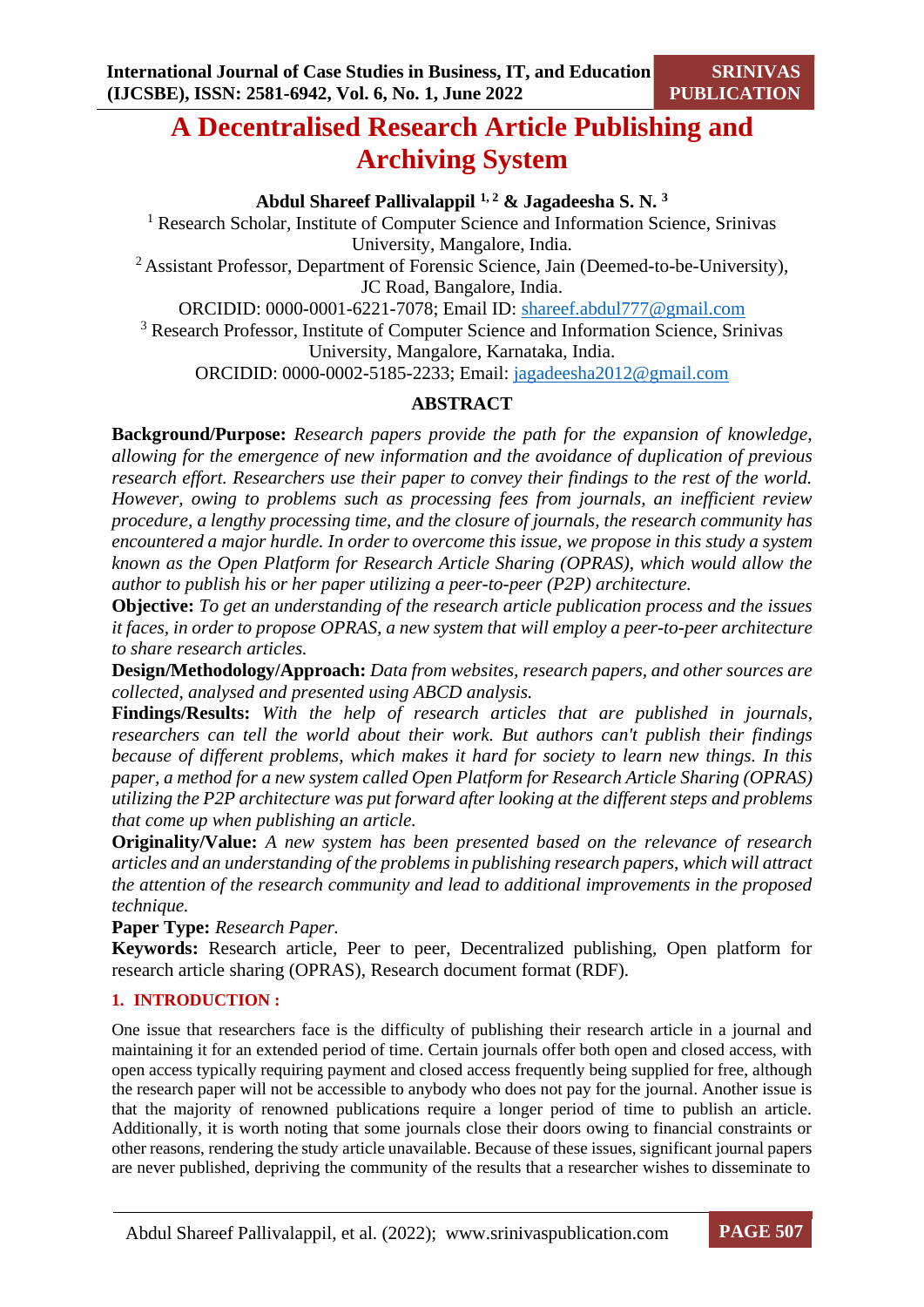the world. As a result, there is a pressing need to address the issue of knowledge disparity and availability in order for everyone to gain. Instead of keeping research articlesin a centralized repository, the suggested technique utilizes peer-to-peer (P2P) technology to allow writers to store them in their own repository and make them available to anybody requesting access to the author's research article using P2P technology. The suggested method will also assist research article availability in the field of arts and humanities that are relevant to a local context that does not need publication in an indexed worldwide journal.

## **2. OBJECTIVES OF THE STUDY :**

The following are the study's primary objectives:

- (1) To get an understanding of the process of publishing a journal article.
- (2) To investigate the difficulties associated with submitting an article for publication in a journal.

(3) To determine the extent to which the gap in knowledge and availability has an influence on the research community.

(4) To provide a new system for the publication, and storage of research publications.

(5) Conduct ABCD analysis to determine the effectiveness of the suggested technique.

#### **3. THE VALUE OF WRITING A RESEARCH ARTICLE :**

When it comes to disseminating novel discoveries and inventions to a broad or specific audience, research papers serve as an excellent platform for doing so. Readers may be interested in replicating experiments; developing innovative applications for the outcomes as well as promoting the research and preventing repetition of the study. Research papers are the most popular method for scientists and researchers working in the same or neighbouring disciplines to communicate their knowledge and experience with one another. Writing abilities must be developed in order to demonstrate the ability to grasp, link what has been learnt, and receive critical peer review. The article one publishes will become a permanent part of the ever-increasing regime of information as they gain a vital position showcasing the achievements and communication abilities [1].

## **4. UNDERSTANDING THE PROCESS OF PUBLISHING AN ARTICLE IN A JOURNAL :**

In order to publish a paper, an author must first submit it to a journal for consideration. Before a manuscript is published, it passes through numerous phases. The first part of the procedure is an editorial review, which is used to determine the manuscript's quality and merits. The chief editor of thejournal in question evaluates the submission to regulate its acceptability for peer review and relevanceto the journal. Additional checks are performed by an editorial assistant at the editorial desk, includingtests using similarity detection software. A piece of writing that is deemed to be extremely similar to other sources is likely to be rejected or withdrawn, with the author being given the opportunity to revisethe article. There are also other checks for readability and conformity with the journal's criteria, such asword length, number of pages and the use of international reporting standards that are carried out. In order to evaluate an article and provide feedback on its quality and rigour, the managing editor appointsan editor as well as selects and assigns two to three reviewers with the necessary knowledge, skills, methodological competence, and experience to evaluate the article and provide feedback on whether or not it should be published. As a result of the opinions of peer reviewers, the editor is better able to determine if the work should be rejected, approved, or altered before publication. In any situation, the author is notified of the decision. The reviewers give ideas or seek further information from the authors when a manuscript needs suggestions for modifications and additions before accepting the work for publication. Once the article has been authorized, it moves on to the third process, which is known as production. This step ensures the construction of a readable and intelligible work that is free of spelling mistakes and given in the journal's consistent style, among other things. The author is also required to examine and finalise proof prior to the final stage, which is an administrative process, in order to ensure that the article obtains a suitable tracking number, known as a Digital Object Identifier (DOI), and that the journal is published on a consistent basis [1].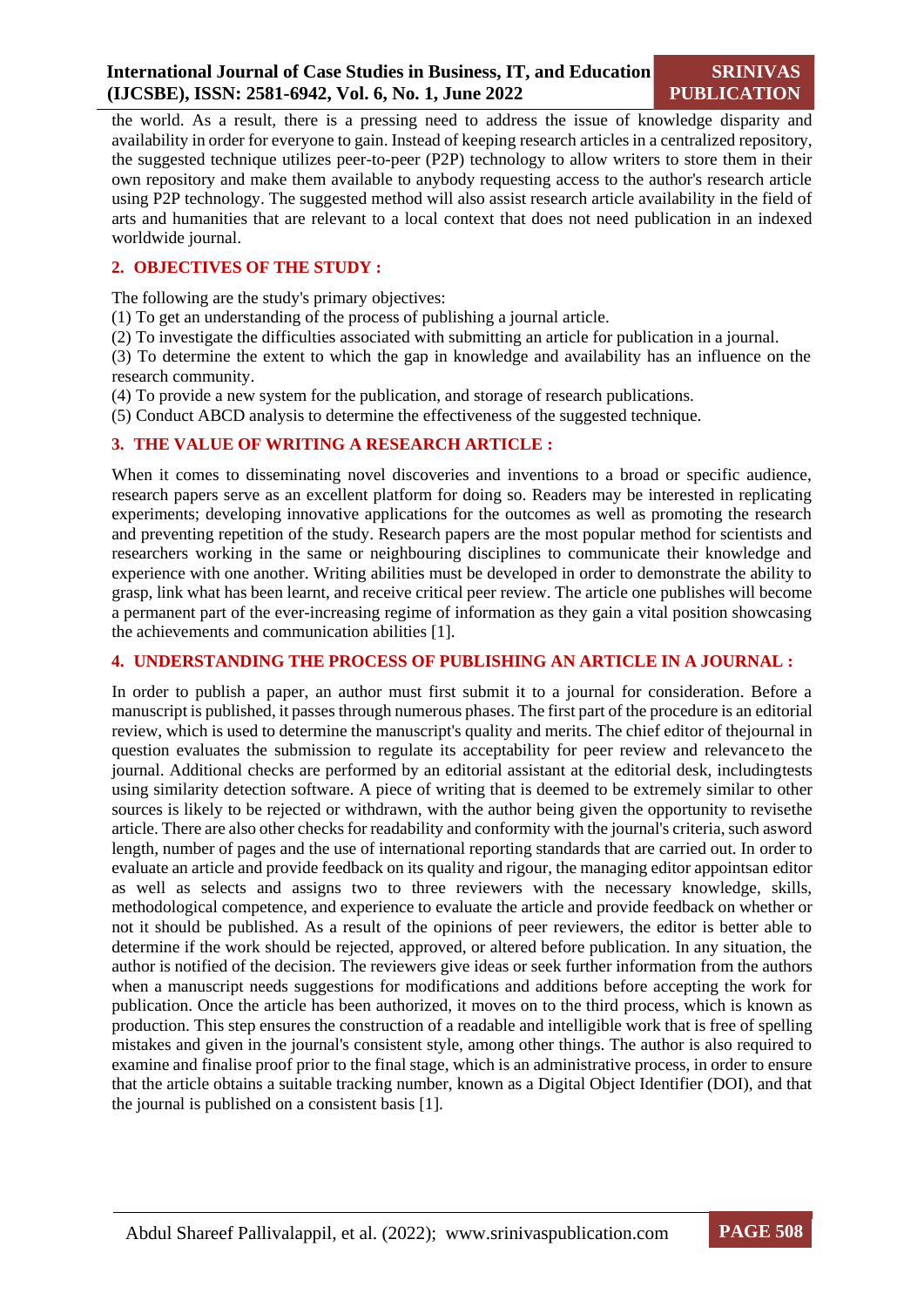**SRINIVAS PUBLICATION**



**Fig. 1:** Process of research article publishing in a journal [2]. (Source: https://arccjournals.com/reviewProcessOfArticle)

#### **5. UNDERSTANDING JOURNAL RANKING :**

Journal rankings attempt to provide a picture of the overall quality of a publication. They elevate journals to a degree of prominence that may propel them into a highly competitive environment, resulting in a large number of individuals paying attention to these publications. People are more likely to read papers in these titles when there are more eyes on a journal, and they are also more likely to utilise these resources in their own study when there are more eyes on a journal [3].

#### **(a) Impact Factor:**

The term impact factor (IF) refers to data computed by Thomson Reuters and released in Journal Citation Reports (JCR). To compute an impact factor, the overall number of references to the articles (the numerator) and the total number of articles published (the denominator) within certain time periods are required (IF) [4].

#### **(b) Article Influence:**

With the Article Influence score, we can get an indication of the average influence an article may have in five years if it were to be published in a certain journal based on the Eigen factor [5]. Increased Article Influence ratings for a journal indicate that papers published in that journal are predicted to have a greater effect [3]. Using Journal Citation Reports, one may get an idea of how influential an article is. Although Eigenfactor.org does not charge for its services, it does provide a substantial quantity of information.

#### **(c) Eigen factor:**

The Eigen factor score is a more recent development that takes into account the source of a reference in its analysis. Citations from higher-ranked journals are given a greater weighting in the evaluation. It also takes into account disciplinary variances in citation behaviour as well as a longer period of time in which to conduct the study [5].

#### **(d) SNIP:**

Source Normalized Impact per Paper, metric is weighted to take into consideration how essential receiving a citation is in a particular area of study. Calculating a score takes into account data from the

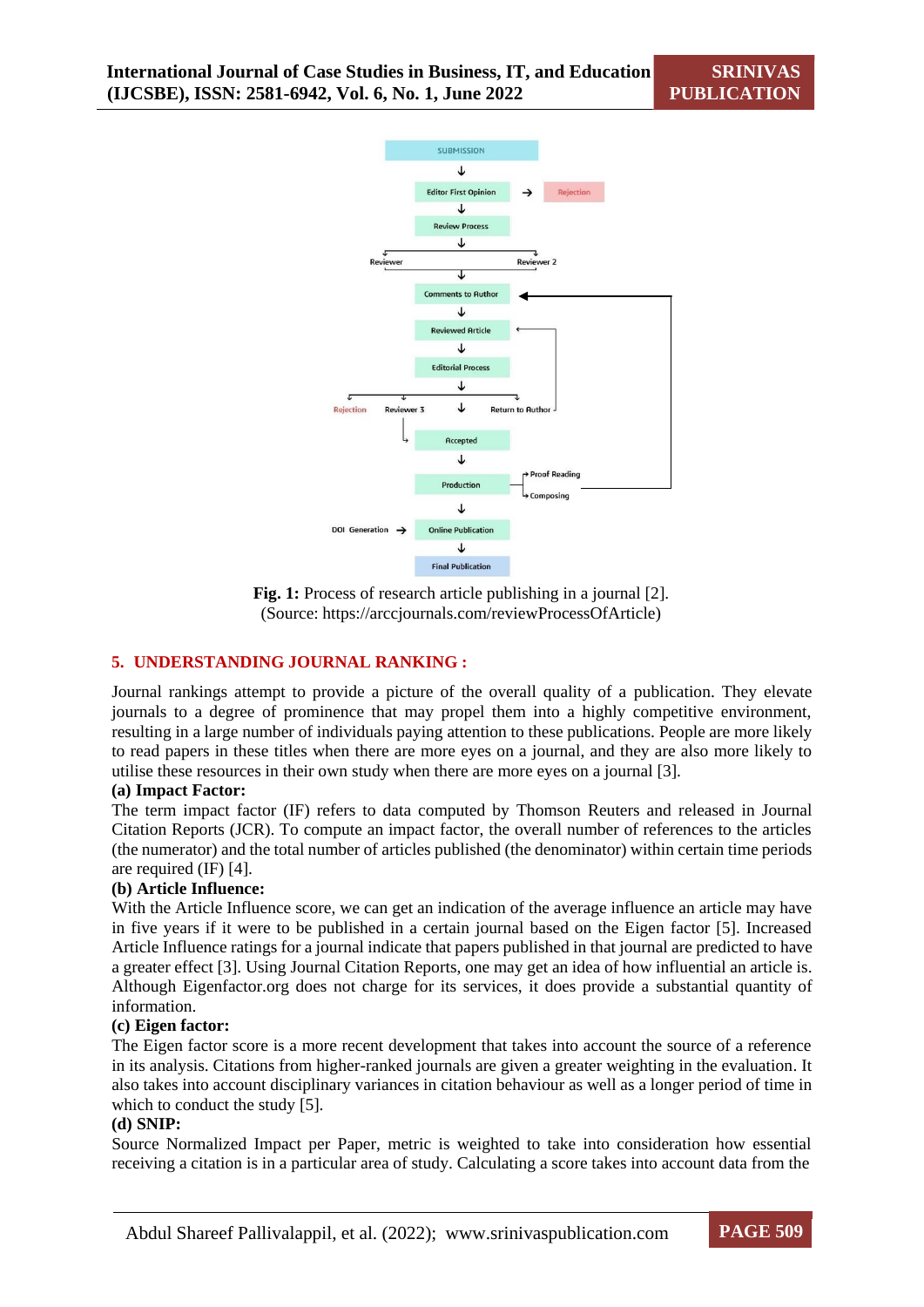previous four years [6].

#### **(e) SCImago Journal Rank (SJR):**

Based on the concept of prestige transmission across journals via citation links, this has been implemented. When an incoming citation to a journal is received, the SJR of the citing journal is used to weight it, with the SJR of the citing journal having a greater influence on the weighting than the SJR of the entering citation. This is comparable to the Google PageRank algorithm, which is based on the assumption that significant websites are linked with other significant websites in order to rank them higher in search results. SJR, which takes into account journal size by averaging recent articles, is calculated once a year and is based on recent papers [7].

## **(f) CiteScore:**

These metrics are taken from Scopus, which is the world's leading abstract and reference database for peer-reviewed literature, and are referred to as CiteScore metrics. This score is computed by multiplying the number of references to documents (such as articles, reviews, papers presented at conferences or in books) by the number of similar document types indexed in Scopus and published in the same four years by the number of similar document types indexed in Scopus and published during those four years to obtain the CiteScore [7].

#### **(g) h-index:**

Despite its roots as an author-level indicator, the h-index has been applied to higher-order aggregations of research papers, such as journals, and has been widely utilized. The h-index is defined as the largest number of publications (h) for which the count of lifetime citations is more than or equal to (h). The hindex is a mix of productivity and citation impact, and it is calculated as follows: Since the h-index is only limited by total production at its utmost level, it is more favourable to older and more prolific authors and journals. In addition, since the h-index can only increase, it is unchanged by recent increases in computing speed. In addition, increasing an author's h-index doesn't really scale linearly: an author with an h-index of 2 only required to publish a third paper with all three of them cited at least 3 times to reach an h-index of 3; an author with an h-index of 44 only needs to publish the 45th paper and have it as well as all the other papers receive 45 citations to reach an h-index of 45. Because the vast majority of authors have h-indexes in the single digits, the h-index is of little help in discriminating between them [8].

#### **6. CHALLENGES IN PUBLISHING RESEARCH ARTICLE :**

Scholarly work published in peer-reviewed journals is a well-established and dependable technique of distributing research to a global audience. However, the publishing process is still evolving, and there are numerous impediments to the overall process [9]. The conservation of the scholarly record needs constant and effective effort, which starts with the issue of accountability. Environmental management, disaster preparation, storage and handling, digitalization, and maintenance of digitally stored content are some of the actions that go into ensuring the long-term accessibility and usage of original materials [10]. However, the change from analogue to digital has caused uncertainty regarding who is accountable for conserving academic articles in electronic forms, whether it is the publishers, libraries, writers, or academic organizations. Given the vulnerability of electronic resources to threats such as hardware or software failure, natural disasters, and economic collapse, this uncertainty may be detrimental. As long as there is no uniform agreement on who is essential to preserving electronic resources, nobody will be held accountable, and we run the danger of losing significant chunks of the academic record as a consequence of the inaction. The lack of data collection makes it impossible to discern how much digital journal material has already been destroyed, making it more difficult to assess the likelihood of journal articles disappearing in the future. The lack of data collection also makes it difficult to assess the magnitude of the crisis. In addition, the dynamic nature of the scientific publishing industry adds to the difficulty of such data collection initiatives. For example, new journals begin publication while others cease publication, some journals shift their focus or publisher, and others transition to open access (OA) or reverse-flip from an OA model [11].

## **7. LITERATURE REVIEW :**

Authors are concerned about the difficulties; they have in publishing a research paper and then making it accessible for a longer period of time. A solution to this problem is clearly needed. In this branch of study, a quick literature review is conducted as follows: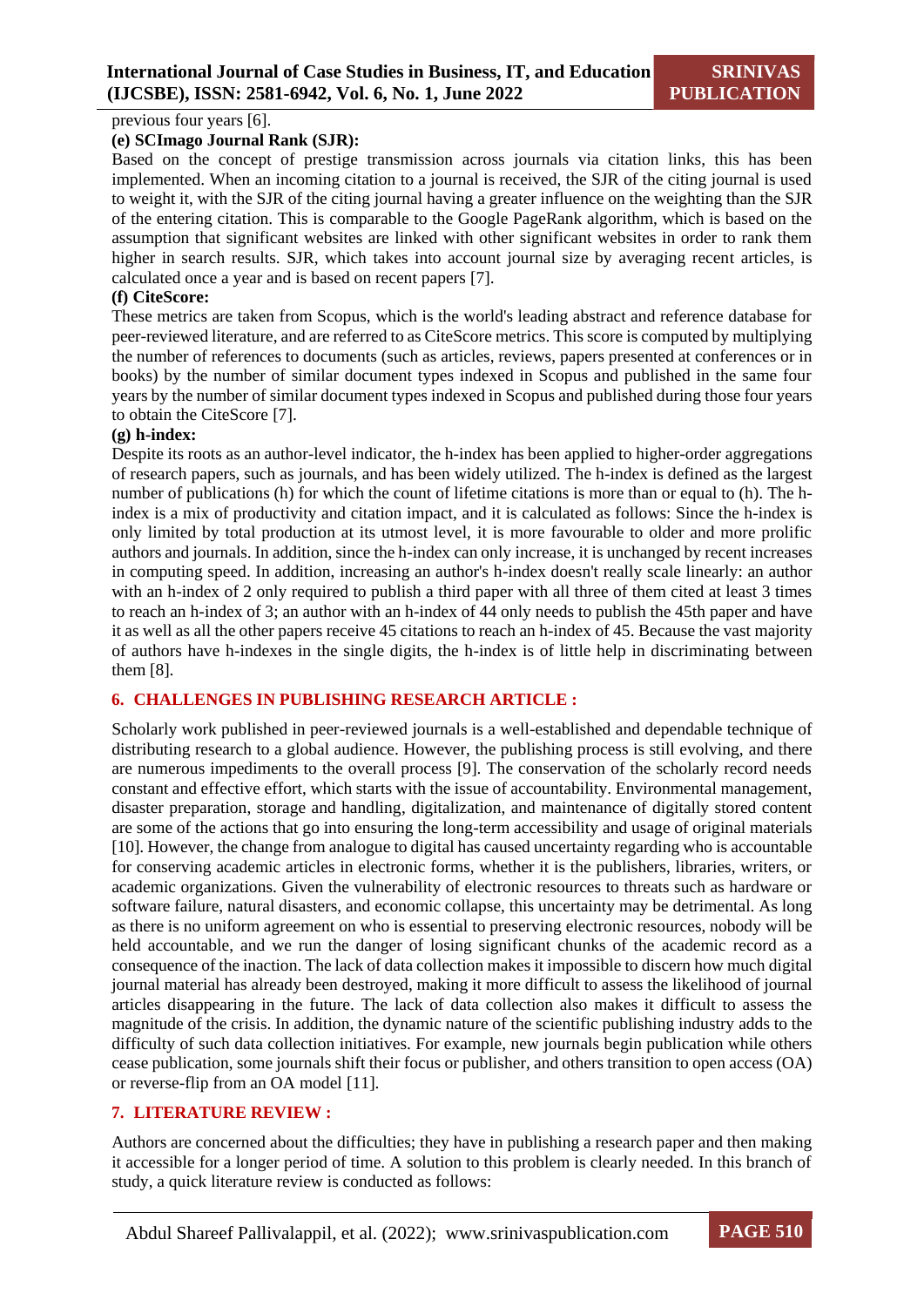Barnes, J., [12] discussed that even while it has been noted that more information is transferring from paper to electronic form making it available, this does not remove the necessity for a record forever and ongoing accessibility. While there are countless specific considerations to take into account when determining who should provide electronic journal archives and how they're being developed, the vast majority of these fall into one of four broad categories: technical proficiency, durability, location, and trustworthiness.

Hodgson, C., et al [13] in their paper emphasized some of the important areas of infrastructure that are required including institutional rules, compliance monitoring and reporting, publishing technologies, new economic models, licensing and sustainability, via, a series of interviews with specialists in the Open Access sector.

Ferguson, C., et al [14] discussed that few researchers have submitted fake reviews by exploiting flaws in the peer review mechanism. A 2014 paper published in the journal Nature, described how some writers used several generic email addresses (e.g., Gmail) to create fraudulent identities on online peer networks for both fake and real researchers. They might then volunteer to be reviewers for articles they have submitted.

Nicholas, D., et al [15] discussed about the degree to which libraries throughout the globe are suffering financial difficulties as a consequence of the global economic slump is shown. Comparative assessments are provided based on nation, sector, and institution size.

Moulaison, H. L., et al [16] in their study discussed that, looking at the current state of the library and e-publishing group, publication facilities interest in the electronic publication has recently increased significantly. When it comes to digital information preservation, the library e-publishing community on the other hand hasn't done a comprehensive enough investigation into the need of long-term preservation for the digital content they help to create.

Boudry, C., et al [17] discussed that if the scientific community wants to enhance the quantity and use of DOI-based services, it must work to make DOIs more widely available to everyone engaged in scientific publishing, especially publishers.

Burnhill, P., et al [18] discussed that despite the fact that a growing number of institutions are responsible for archiving e-journals, there is a general scarcity of information regarding where they are preserved and what access agreements are in place. A financed project called Piloting an E-journals Preservation Registry Service (PEPRS) was suggested through the objective of researching the provision of pilot services to solve this information vacuum.

Choi, H. N., et al [19] discussed that The Korean Electronic Site License Initiative (KESLI), which was developed by the National Digital Science Library to offer an archive of Korean electronic journals, was recognised as one of the most important outcomes of the project. The research and practical tasks were identified as, (a)The development of a system design, (b) The recommendation of journal and publisher selection criteria, (c) The choice of a set of metadata components (d) The resolution of stakeholder issues.

Björk, B. C. [20] illustrated about the first repositories that appeared in the early 1990s, and how they have become a major avenue for the dissemination of research findings in various sectors of science.

Yadav, D. [21] pointed out that the digital archives and preservation in underdeveloped nations are becoming more popular, despite the fact that they face a number of obstacles. Developing nations have a major problem in the creation and maintenance of digital archives because of a lack of funds.

Nyambi, E., et al [22] discussed that, political factors have had a significant impact on the present condition of repositories. The establishment of archives and the funding of research are made possible in large part by the formation of alliances between libraries and International Network for the Availability of Scientific Publications. Archives in Zimbabwe need a huge amount of attention and monetary help from both the state and the institutions in order to be properly addressed.

Musa, A. U., et al [23] elucidated that the financing and copyright difficulties, intermittent power supply, difficulty digitizing certain documents, technical assistance and security, continual changes in hardware and software are among the obstacles confronting digitization projects and archival process.

Ramalho Correia, A.M., et al [24] discussed that for both writers and their institutions, there are advantages of putting their work in an e-print repository. Researchers and academics may learn from this article about the duties and responsibilities of experts and how they can help their organizations and the scientific community as a whole by developing clear rules and providing assistance to authors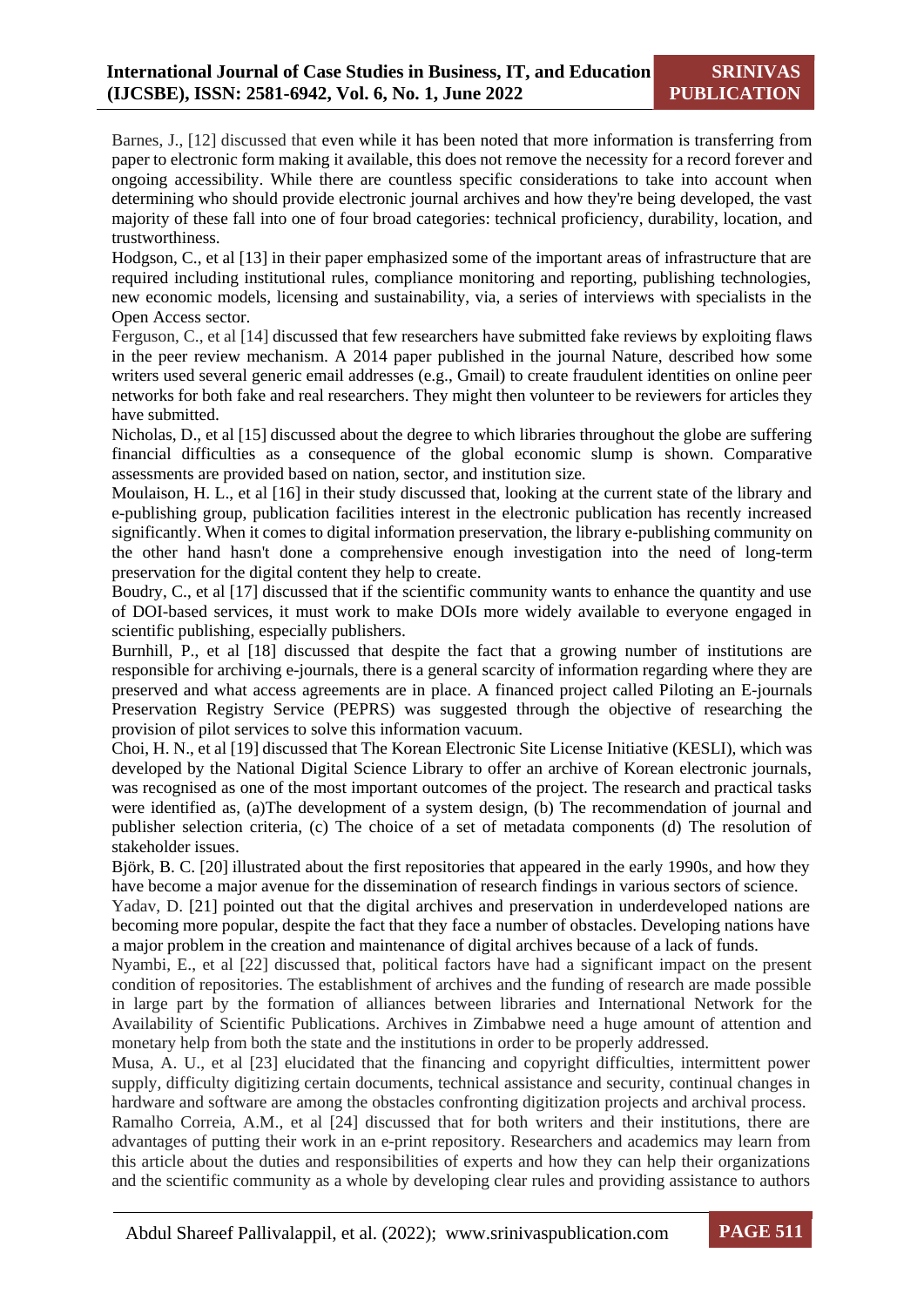who want to preserve their own work.

Kitchin, R., et al [25] discussed that the Open Access data storage archives whose expenses really aren't entirely funded should be examined for possible financing sources. In spite of the fact that these archives are freely accessible, they aren't without major expenses to create and sustain, and the absence of both full core expenses and a clear financing source via payment for usage puts their survival and the electronic collections they house at danger.

Berquist, T. H. [26] discussed that subscription publications make money through membership and subscription fees, endorsements from institutions and societies, advertising, reprint sales, authorizations, supplements, and educational subsidies. The paper also discussed that most subscription journals put an economic blockade on articles for 6 to 12 months before letting people who don't pay for the publication read them.

#### **8. RESEARCH GAP :**

One of the challenges that requires a solution is making academic articles accessible to the research community without restricting access to them, via, limited access or losing the articles when journals liquidate their archival repository. This problem must be addressed as soon as possible, and a new process must be put in place to ensure that the availability of information does not impede the development of new knowledge.

#### **9. RESEARCH AGENDA :**

- (1) To comprehend the significance of research articles and journals in knowledge sharing.
- (2) To understand hurdles that writers and journals confront while publishing research articles.
- (3) To suggest a new framework for publishing, sharing, and archiving research publications.
- (4) To indicate to the suggested mechanism's future development.

#### **10. METHEDOLOGY :**

To collect information and data pertaining to this case study, Journals, Conference papers, Newspaper articles, Official Websites are used.

#### **11. UNDERSTANDING THE PEER-TO-PEER (P2P) FILE SHARING PROCESS :**

The primary concept of P2P file-sharing networks is to enable users who wish to share files on their computer, to easily connect with people of similar mind without needing to know everything about how the network works or anything about other machines on the network. Every computer in a file-sharing network may be both a client and a server, and the file-sharing software handles all of the techniques for linking them into one large network [27].



**Fig. 2:** P2P file sharing process [28]. (Source: askleo.com)

There are numerous advantages to adopting peer-to-peer file sharing rather than a standard file downloading. If a typical master file server goes down, it is impossible to receive the file. A client can still download a file from some other peer when one of the nodes in a peer-to-peer network continues to fail due to technical difficulties. The use of bandwidth is not restricted to a single master server, but

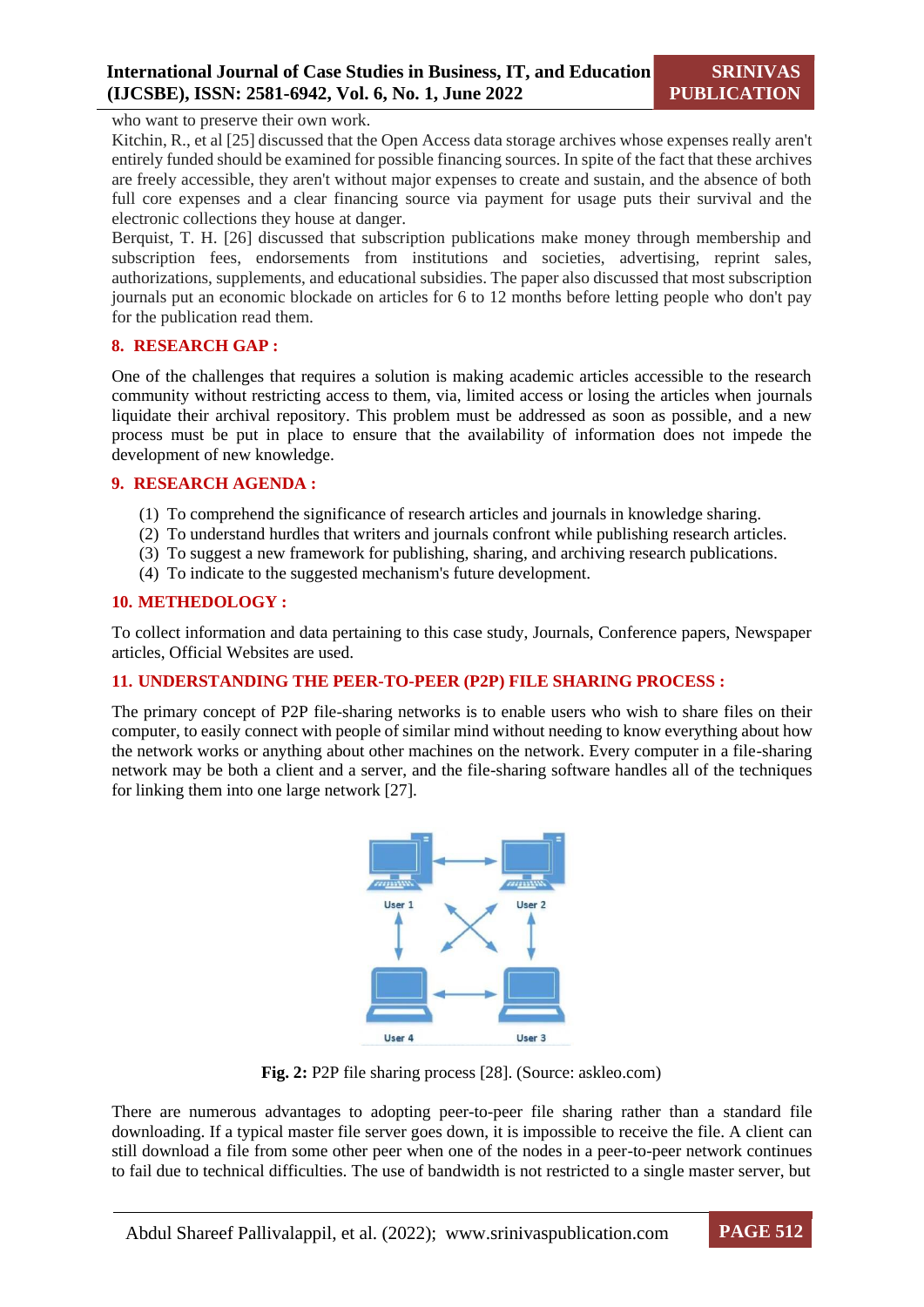rather is distributed throughout all peers, which usually results in much faster downloads. Peer-to-peer protocols also have some extra improvements. The most significant difference is that, rather of downloading the file from beginning to end on a single connection, as in a standard server-based download, a peer may create connections to numerous other peers, each downloading distinct chunks of the file all at once. This often consumes much less bandwidth than a single direct download. When a portion of the file is downloaded, it may be quickly shared with additional peers who do not have it yet [28].

#### **11.1 . Architecture for p2p file sharing:**

It is possible to classify P2P file sharing applications into two separate categories based on their designs. The pure P2P and P2P through a server architecture.

#### **(a) Pure P2P:**

As seen in Figure-2, there is no central server in a pure P2P design. By transmitting and receiving digital messages, it communicates with other peers on the network. When using pure P2P architecture, no servers are required for location registration so that other peers may discover the location.In this situation, a peer could either utilize the information from the local configuration scheme to identify clients or use network broadcasting and discovery techniques such as IP multicast to find additional peers.

#### **(b) P2P through a server:**

The P2P through a server architecture functions similarly to the pure P2P design, with the exception that peer discovery and resource search are handled by a central server. At starting, as can be seen in Figure-3, the P2P file sharing programme normally informs the central server of its presence under this approach (or user login time). This server is then utilised by the application to obtain a list of more peers on its network, which is subsequently uploaded to its own server. When a program wants to locate anything particular, it contacts the central server for help instead of making requests to each peer in the network to do so. The central server then responds with a list of peers who hold the desired material, and the peer application may then contact these peers independently in order to receive the required material.



**Fig. 3:** Illustrates P2P architecture using server [29]. (Source: i.stack.imgur.com)

#### **11.2 . Different types of p2p protocols:**

Napster, Freenet, and Gnutella are the three most popular P2P file-sharing applications. They make use of three different protocols, each of which has its unique set of characteristics. Freenet and Gnutella are fully peer-to-peer networks, while Napster depends on a central server to provide peer discovery and content search, among other things. In the next sections, further details are discussed [30]. **a) Napster:**

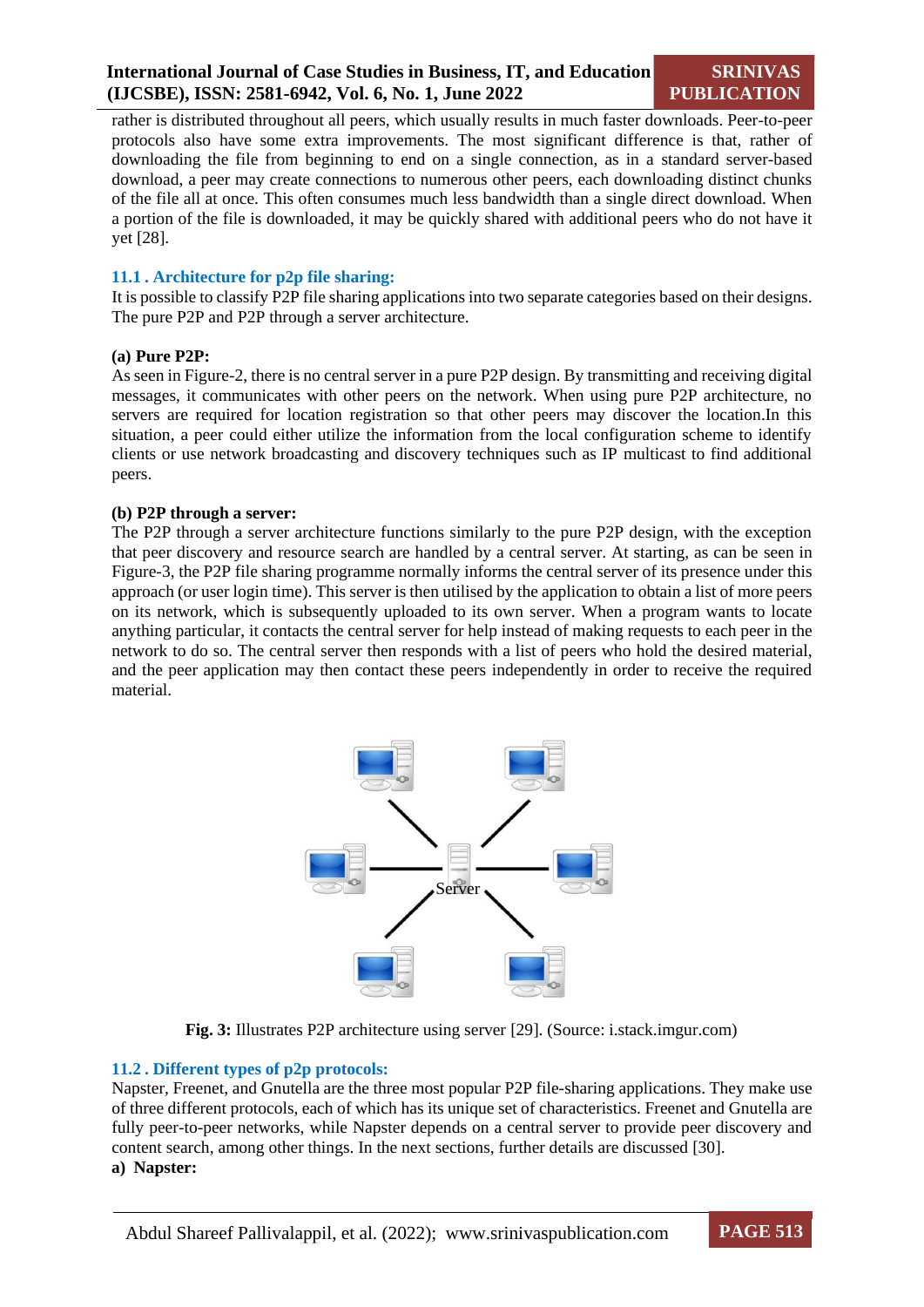The Napster network has a central server (Figure-4). As a result, the Napster technique is divided into two types of interactions: peer-to-peer and peer-to-server. Each message consists of three fields: length, type, and data. The length field is the longest of the three. The length and type fields each contain two bytes of data. The length field defines the message's data portion's length in bytes. The type field identifies the message type, while the data field is a simple ASCII text.





## **b) Freenet:**

Freenet, a free software effort founded by Ian Clarke of the University of Edinburgh, was established in 1998. This adaptable peer-to-peer network of peers is intended to request one another in order to store and retrieve data files identifiable by location-independent keys (Figure-5). Freenet is a free software project. It is possible for the network to read and write to each peer's local data store. Each peer also maintains a customizable routing table, which includes information such as the host names ofother peers and the keys they hold. In addition to a 64-bit transaction ID created at random, a hops-to- live limit, and a depth counter are included in all messages conducted between Freenet peers. The hops-to-live value is set by the message's originator, and it is deactivated at each hop in order to prevent themessage from being sent indefinitely after it is sent. The depth of the network increases with each hop,and a replying node may use this depth to set hops-to-live high enough just to examine a requestor [32].





#### **c) Gnutella:**

Gnutella is part of a new generation of P2Papps that enable distributed resource discovery and sharing via the Internet. Gnutella is differentiated by its anonymity support and decentralised design. A Gnutella network is made up of a constantly shifting group of peers linked through TCP/IP. Each peer serves as

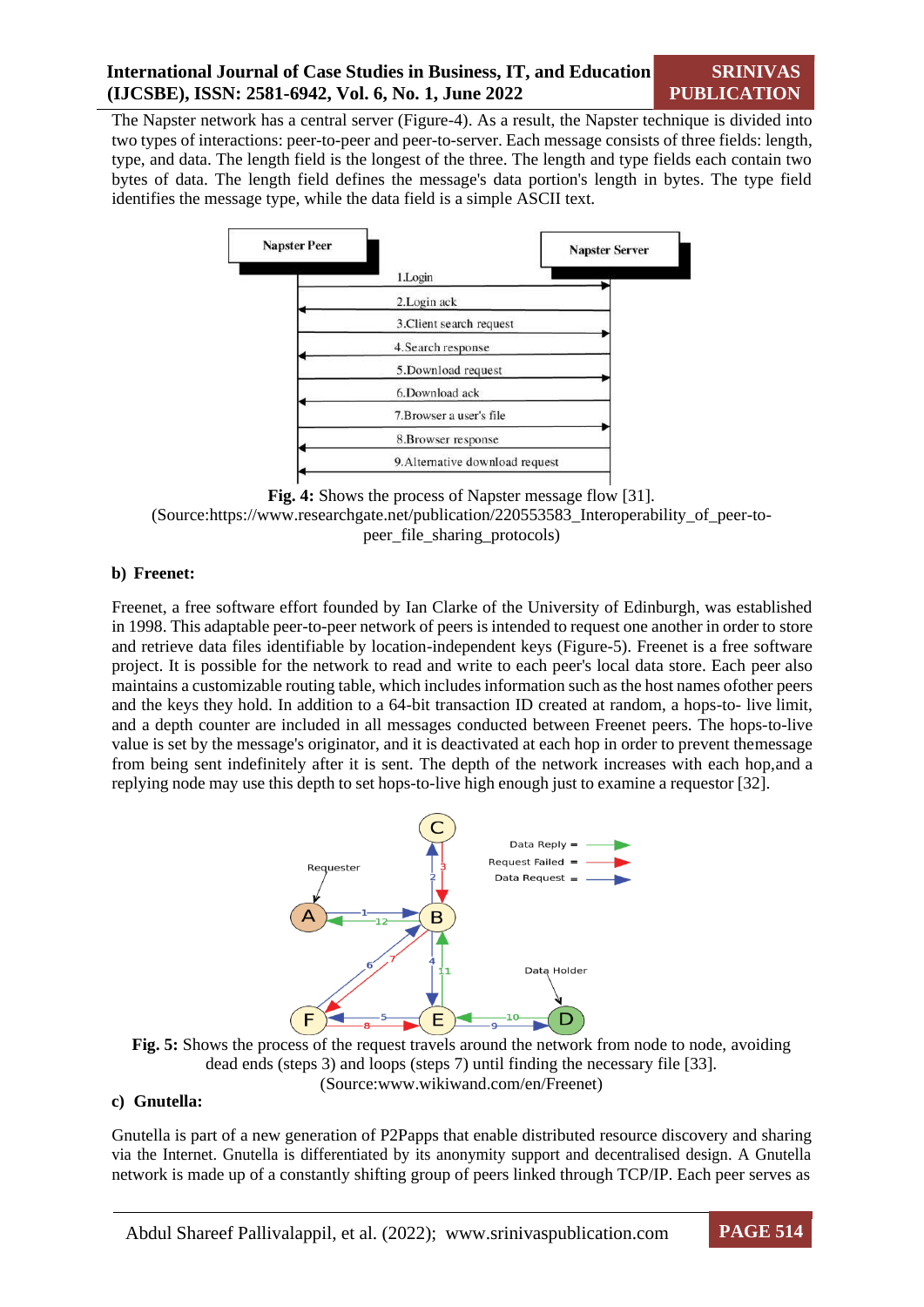a client, a server, and a router. The Gnutella network is made up of a collection of connecting peers and the Gnutella protocol specifies P2P communication. Descriptors are used to transport data between peers, and rules regulate the exchange of descriptors between servers in a distributed system. A Gnutella P2P communication flow is shown in Figure-6. Peers utilizes Ping and Pong communications to find one another. Requesting and downloading files from a Gnutella peer has three phases. To begin, send a Query message to see what's going on. The massage also includes a string containing the user's requested files. Each peer that receives the message uses this string to identify which files, if any, match the query. To access the file in the second stage, the peer sends QueryHit messages when its query matches another peer's query. After that, the querying peer creates a direct connection with the responder peer and requests the file using http.



**Fig. 6:** Illustrates searching and retrieving process of Gnutella [34]. [\(www.thetechleaf.com/Gnutella\)](http://www.thetechleaf.com/Gnutella))

## **12. INCORPORATING P2P-BASED IMPLEMENTATION OF THE SUGGESTED RESEARCH ARTICLE SHARING MODEL :**

In this proposed system, we name it as Open Platform for Research Article Sharing (OPRAS), it is recommended that the system be managed by several data repositories rather than a single repository as a solution to the issue of research articles being accessible at a time when journals are being phased out. When an author wishes to publish his or her work in order to reach a larger audience, the work is submitted to an independent team of reviewers who are experts in the same field as the author. In lieu of submitting the article to a journal, once it has been vetted and approved by the peer review process, the article should be made available through a P2P based system, in which the author will store and share using his or her own computer, in accordance with the suggested model of research article sharing using P2P application (Figure-7). As a result, each author will host his or her own articles as well as any other articles that may be of interest in his or her computer-based P2P software, which anybody connected to the same network will be able to read at any time. The paper may be accessed from other repositories of writers or readers who have downloaded the study article once it has been widely shared over the P2P network, even if a node is not active at the time. In this way, the research piece may be made accessible to the public without relying on the publication of a journal article.

OPRAS will be a free programme that will be made accessible for download by everyone, regardless of whether they are an author, a reviewer, or a reader. Once the programme has been downloaded to the computer or laptop, it will ask the user for permission to provide access to a shared folder, in which the article that has been downloaded or generated will be made accessible utilising a P2P network inside the same OPRAS application throughout the workflow. To ensure that the platform is not abused and that it is safeguarded from threats, it is recommended that OPRAS employ a new extension for research documents named as RDF (Research Document Format), to ensure that files of this kind may only be exchanged via the OPRAS platform. The new file format will also ensure the integrity of the source document generated by the OPRAS platform, as well as smooth indexing and discovery. The following are some of the characteristics of the proposed application.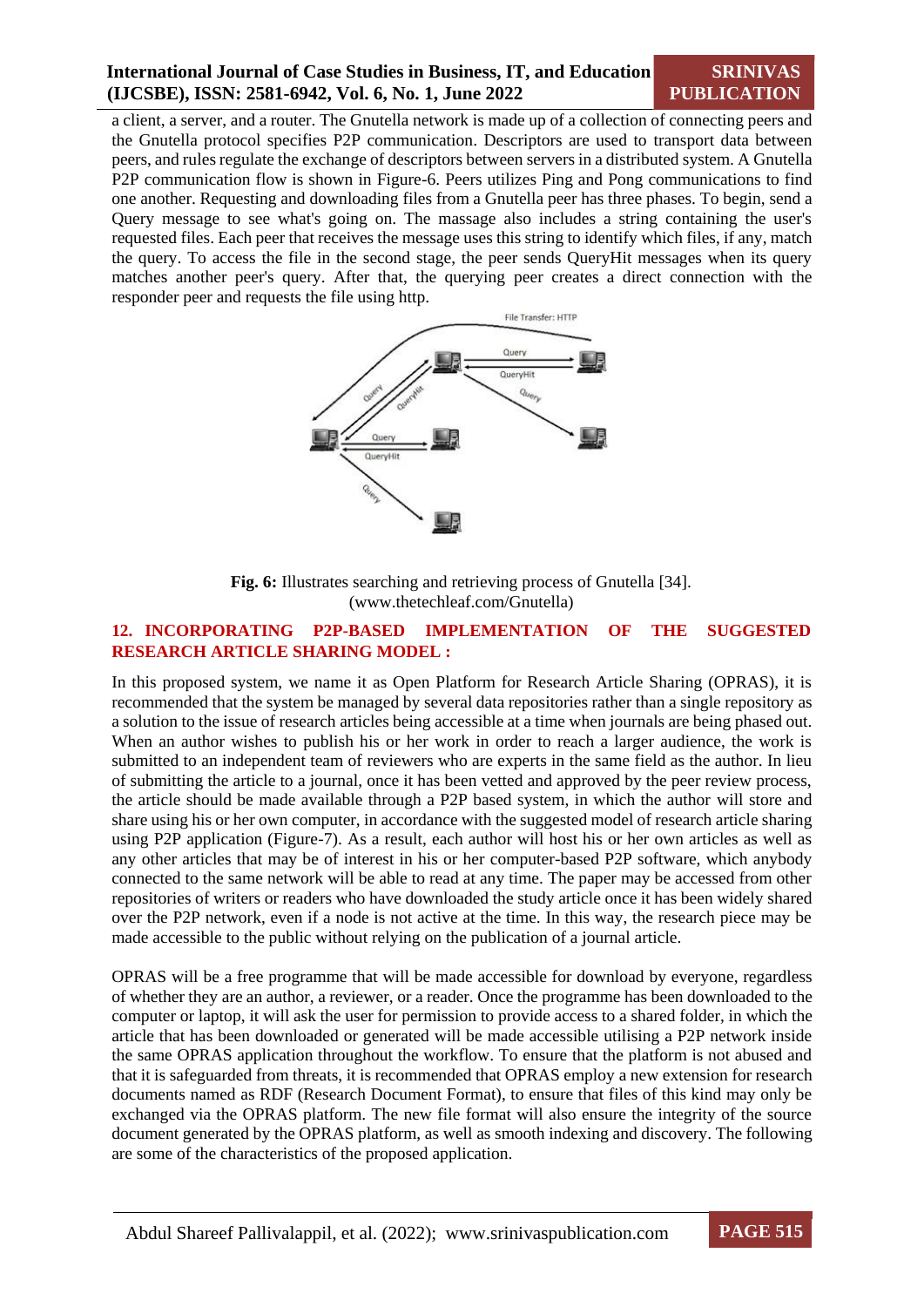**SRINIVAS PUBLICATION**



RESEARCH ARTICLE - PROPOSED P2P APPLICATION

**Fig. 7:** Proposed P2P application user interface of OPRAS [35].

(Source: https://listoffreeware.com/free-open-source-word-processor-software-windows)

**Table. 1:** Features of proposed application OPRAS.

| SI.                  | <b>Feature</b>     | <b>Description</b>                                                                                                                                                                                                                                                       |
|----------------------|--------------------|--------------------------------------------------------------------------------------------------------------------------------------------------------------------------------------------------------------------------------------------------------------------------|
| N <sub>o</sub><br>1. | Editor.            | Built in word editor using open-source application that can<br>used to draft the research article using different style and<br>formats.                                                                                                                                  |
| 2.                   | Plagiarism Check   | This feature will check plagiarism in real time and alert author.<br>The plagiarism check application programming interface<br>(API) can be integrated with OPRAS.                                                                                                       |
| 3.                   | Citation Checker.  | This will enable the user to cross verify the citation style such<br>as APA, MLA, etc.                                                                                                                                                                                   |
| 4.                   | Grammar Check.     | Grammar check will correct grammatical mistake in real time.                                                                                                                                                                                                             |
| 5.                   | Peer review group. | Using this feature, the author will be able to browse available<br>peer review groups (without having access to their personal<br>information), with access restricted to the topic area only,<br>allowing the author to submit the work for the peer review<br>process. |
| 6.                   | Publish.           | Once the paper has been approved by peer review group and                                                                                                                                                                                                                |

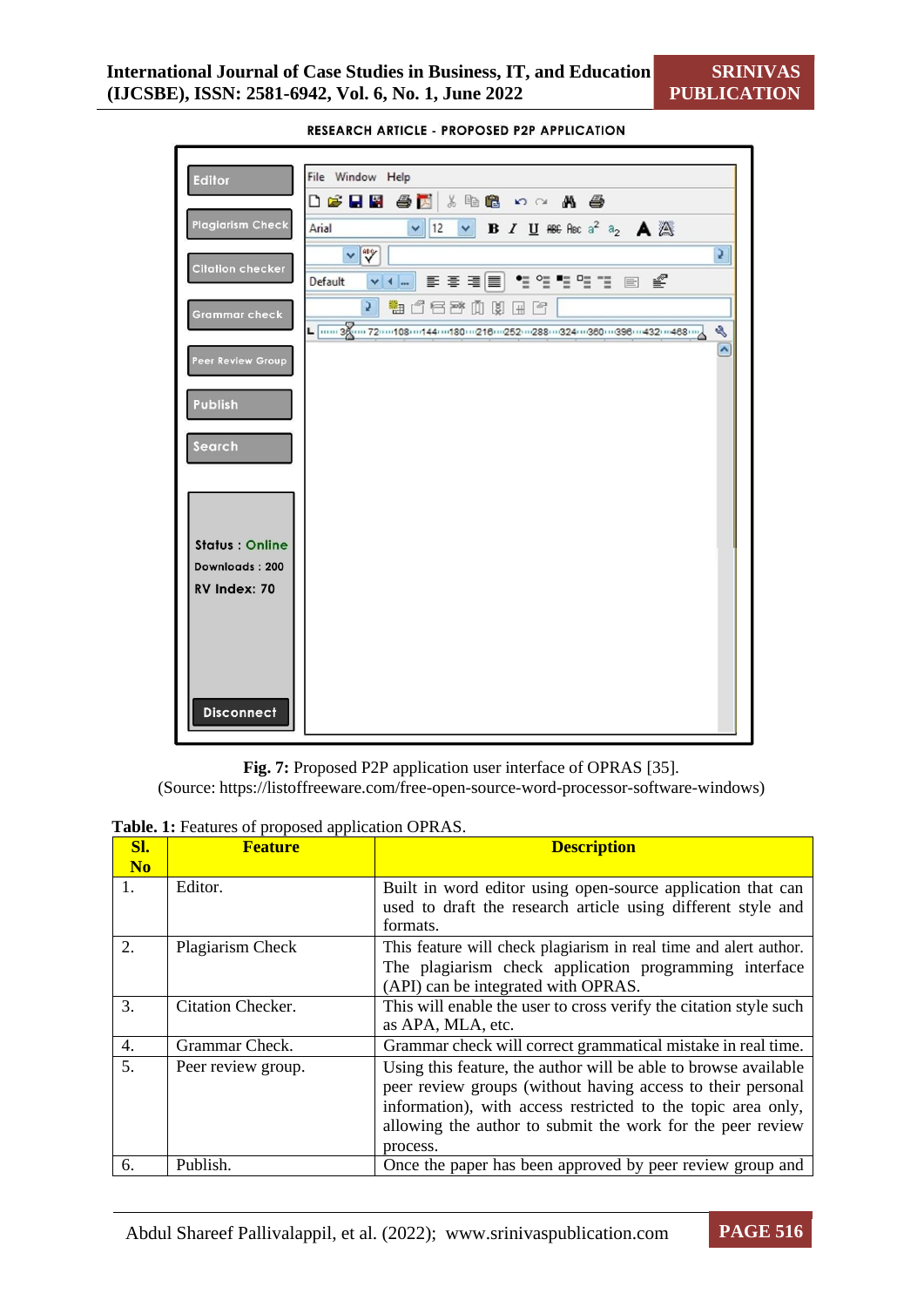|     |             | provided with DOI, a unique authentication code will be<br>generated and the author can immediately publish the paper<br>through OPRAS and will be available to all OPRAS users<br>along with Google Scholar, Research Gate, DBLP, Semantic<br>Scholar, etc.                                       |
|-----|-------------|----------------------------------------------------------------------------------------------------------------------------------------------------------------------------------------------------------------------------------------------------------------------------------------------------|
| 7.  | Search.     | OPRAS can also search and get alerts from published papers<br>from other OPRAS users.                                                                                                                                                                                                              |
| 8.  | Status.     | This will show the status of OPRAS once it's connected to the<br>P <sub>2</sub> P Network.                                                                                                                                                                                                         |
| 9.  | Downloads.  | Number of downloads of particular research article from the<br>host machine.                                                                                                                                                                                                                       |
| 10. | RV Index.   | The review index (RV) is a suggested point-based mechanism<br>for indicating how many reviews have been completed by the<br>reviewer of the OPRAS account in a certain period of time.<br>This will also assist in giving credit to the reviewer for the time<br>and effort that they have put in. |
| 11. | Disconnect. | This option will enable the user to disconnect OPRAS system<br>from P2P network.                                                                                                                                                                                                                   |

## **13. ABCD ANALYSIS :**

The ABCD model can be used to assess individual qualities, system characteristics, the efficacy of a concept or idea, the efficacy of a strategy, and the business value in the society while examining the value of the company in society [36-40]. The ABCD analysis is carried out by listing the Advantages, Benefits, Constraints, and Disadvantages of proposed Open Platform for Research Article Sharing (OPRAS) system (Table 2).

**Table. 2:** ABCD Analysis of the proposed Open Platform for Research Article Sharing (OPRAS) system.

| <b>Advantages</b> (A) | • Distribution of research articles in a<br>decentralised manner.<br>• There is no dependency on publishers.<br>• Quality peer review process.<br>• Easy search for research articles.                                                       |
|-----------------------|----------------------------------------------------------------------------------------------------------------------------------------------------------------------------------------------------------------------------------------------|
|                       | • Promote research work.<br>• Faster publication of research articles.<br>• Affordable for researchers from under<br>developed countries.                                                                                                    |
| <b>Benefits</b> (B)   | • Point based system for good reviewers.<br>• Easy access of research articles.<br>• New information will spur the advancement<br>of sound research at a higher rate than before.                                                            |
| Constraints $(C)$     | • New technology will be challenging to adopt.<br>• Require a greater number of users to be part<br>of this system.<br>• More Internet data will be utilized.<br>• Registering OPRAS as publishing<br>organization to be able to obtain DOI. |
| Disadvantages (D)     | · Requires good computer skills.<br>• OPRAS should be ON in order to activate<br>RDF sharing.<br>• Established journals might go against this<br>concept.                                                                                    |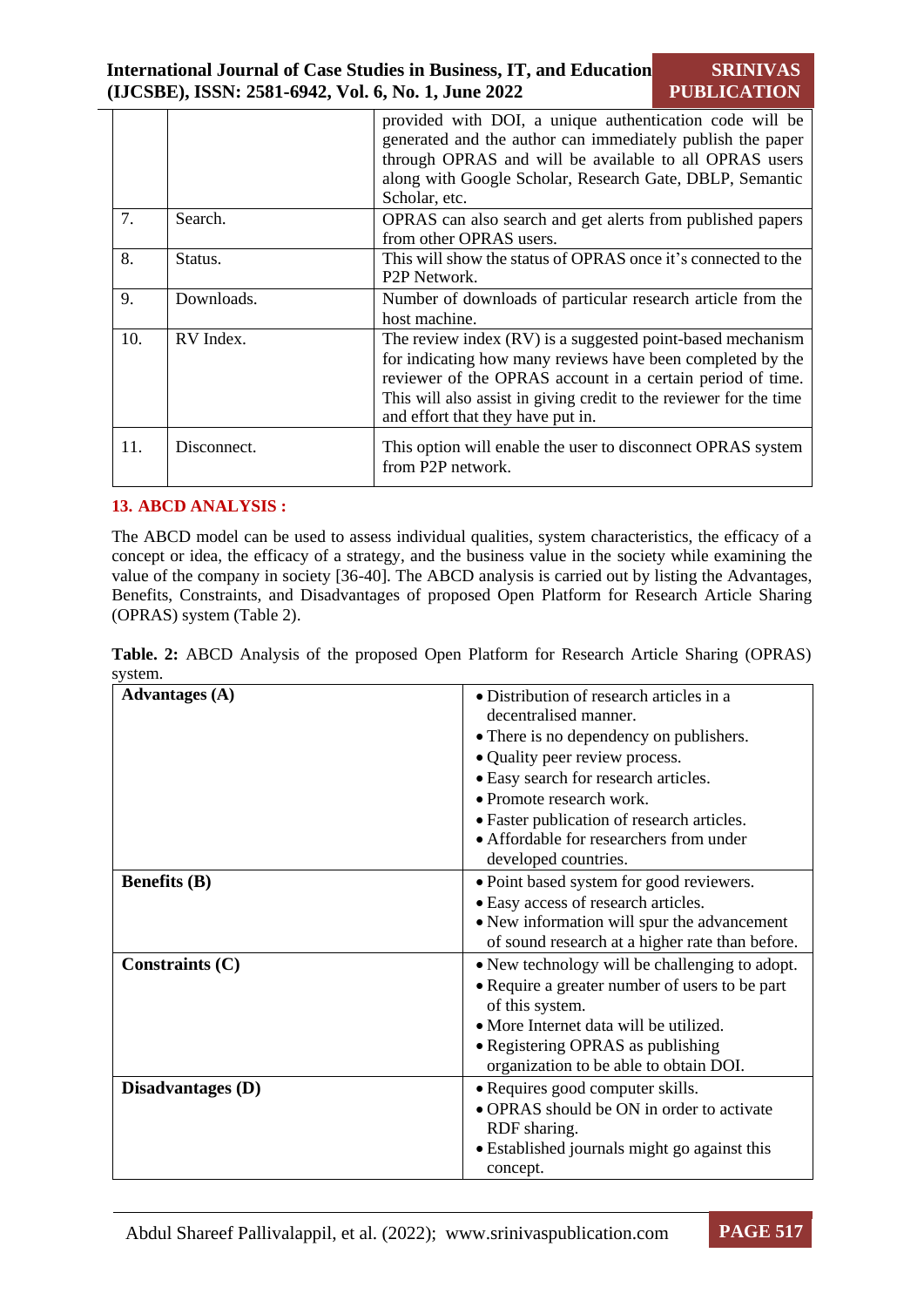#### **14. FUTURE WORK :**

The suggested method makes use of current technology in the form of peer-to-peer networking to handle the issue of a decentralised framework for research article production, publication, and archiving. Future work will pave the way for identifying the gaps in this technique and addressing the constraints and disadvantages that have been identified, via, the ABCD analysis in order to make it even better and finally implementing this proposed method to a fully functional application.

#### **15. CONCLUSION :**

As information is gained and a progressive society is developed, research articles are never intended to be confined to a certain group of people. Instead, they are intended to facilitate further research in every field of study, therefore benefiting everyone. However, owing to financial and resource constraints imposed by the publishers, research articles that are no longer available after a few years after publication provide a significant challenge to the field. Additionally, the lack of skilled reviewers from specialised fields who do not get any recognition for their review efforts is expanding and posing a problem to the review process as a whole. Consequently, it is urgently necessary to establish a system to solve this problem and fill all loopholes, so that research effort may be given top priority in the future. Using peer-to-peer (P2P) technology, this study suggested the development of system known as the Open Platform for Research Article Sharing (OPRAS) that would solve these difficulties.

#### **REFERENCES :**

- [1] Ali, P. A., & Watson, R. (2016). Peer review and the publication process. *Nursing open*, *3*(4), 193- 202. Google [Scholar](https://scholar.google.com/scholar?hl=en&as_sdt=0%2C5&q=Ali%2C%2BP.%2BA.%2C%2B%26%2BWatson%2C%2BR.%2B%282016%29.%2BPeer%2Breview%2Band%2Bthe%2Bpublication%2Bprocess.%2BNursing%2Bopen%2C%2B3%284%29%2C%2B193-202&btnG) $\lambda$ <sup>7</sup>
- [2] *Review Process of the Article*. (n.d.). Review Process of the Article; arccjournals.com. Retrieved on May 28, 2022, from <https://arccjournals.com/reviewProcessOfArticle>
- [3] Guides: Education Resources: Journal Rankings. (2022, February 25). Retrieved on May 5, 2022, from Journal Rankings - Education Resources - Guides at University of Houston website: <https://guides.lib.uh.edu/c.php?g=432586&p=2954189>
- [4] Garfield, E. (1994). The impact factor. *Current contents*, *25*(20), 3-7[.Google](https://scholar.google.com/scholar?hl=en&as_sdt=0%2C5&q=Garfield%2C%2BE.%2B%281994%29.%2BThe%2Bimpact%2Bfactor.%2BCurrent%2Bcontents%2C%2B25%2820%29%2C%2B3-7&btnG) Scholar
- [5] Eigenfactor: Revealing the Structure of Science. (2001). Retrieved on May 5, 2022, from Eigenfactor: Revealing the Structure of Science website: <http://www.eigenfactor.org/>
- [6] Al-Hoorie, A. H., & Vitta, J. P. (2019). The seven sins of L2 research: A review of 30 journals' statistical quality and their CiteScore, SJR, SNIP, JCR Impact Factors. *Language Teaching Research*, 23(6), 727-744. Google [Scholar](https://scholar.google.com/scholar?hl=en&as_sdt=0%2C5&q=Al-Hoorie%2C%2BA.%2BH.%2C%2B%26%2BVitta%2C%2BJ.%2BP.%2B%282019%29.%2BThe%2Bseven%2Bsins%2Bof%2BL2%2Bresearch%3A%2BA%2Breview%2Bof%2B30%2Bjournals%E2%80%99%2Bstatistical%2Bquality%2Band%2Btheir%2BCiteScore%2C%2BSJR%2C%2BSNIP%2C%2BJCR%2BImpact%2BFactors.%2BLanguage%2BTeaching%2BResearch%2C%2B23%286%29%2C%2B727-744&btnG) $\overline{\mathcal{X}}$
- [7] Elsevier. (n.d.). Measuring a journals impact. Retrieved on May 5, 2022, from Elsevier.com website: <https://www.elsevier.com/authors/tools-and-resources/measuring-a-journals-impact>
- [8] What is the importance of writing a research paper? (2021, April 15). Retrieved on May 5, 2022, from Editage Insights website: [https://www.editage.com/insights/what-is-the-importance-of](https://www.editage.com/insights/what-is-the-importance-of-writing-a-research-paper)[writing-a-research-paper](https://www.editage.com/insights/what-is-the-importance-of-writing-a-research-paper)
- [9] Hausmann, L., Murphy, S. P., & Publication Committee of the International Society for Neurochemistry (ISN). (2016). The challenges for scientific publishing, 60 years on. *Journal of neurochemistry*, *139*(2), 280-287. Google [Scholar](https://scholar.google.com/scholar?hl=en&as_sdt=0%2C5&q=Hausmann%2C%2BL.%2C%2BMurphy%2C%2BS.%2BP.%2C%2B%26%2BPublication%2BCommittee%2Bof%2Bthe%2BInternational%2BSociety%2Bfor%2BNeurochemistry%2B%28ISN%29.%2B%282016%29.%2BThe%2Bchallenges%2Bfor%2Bscientific%2Bpublishing%2C%2B60%2Byears%2Bon.%2BJournal%2Bof%2Bneurochemistry%2C%2B139%282%29%2C%2B280-287&btnG)
- [10] Special Feature: The Memory of the World in the Digital Age. (2013, March 1). Retrieved on May 6, 2022, from De Gruyter website: [https://www.degruyter.com/document/doi/10.1515/pdtc-2013-](https://www.degruyter.com/document/doi/10.1515/pdtc-2013-0007/html) [0007/html](https://www.degruyter.com/document/doi/10.1515/pdtc-2013-0007/html)
- [11] Laakso, M., Matthias, L., & Jahn, N. (2021). Open is not forever: A study of vanished open access journals. *Journal of the Association for Information Science and Technology*, *72*(9), 1099-1112. Google [Scholar](https://scholar.google.com/scholar?hl=en&as_sdt=0%2C5&q=Laakso%2C%2BM.%2C%2BMatthias%2C%2BL.%2C%2B%26%2BJahn%2C%2BN.%2B%282021%29.%2BOpen%2Bis%2Bnot%2Bforever%3A%2BA%2Bstudy%2Bof%2Bvanished%2Bopen%2Baccess%2Bjournals.%2BJournal%2Bof%2Bthe%2BAssociation%2Bfor%2BInformation%2BScience%2Band%2BTechnology%2C%2B72%289%29%2C%2B1099-1112.%2B&btnG) ×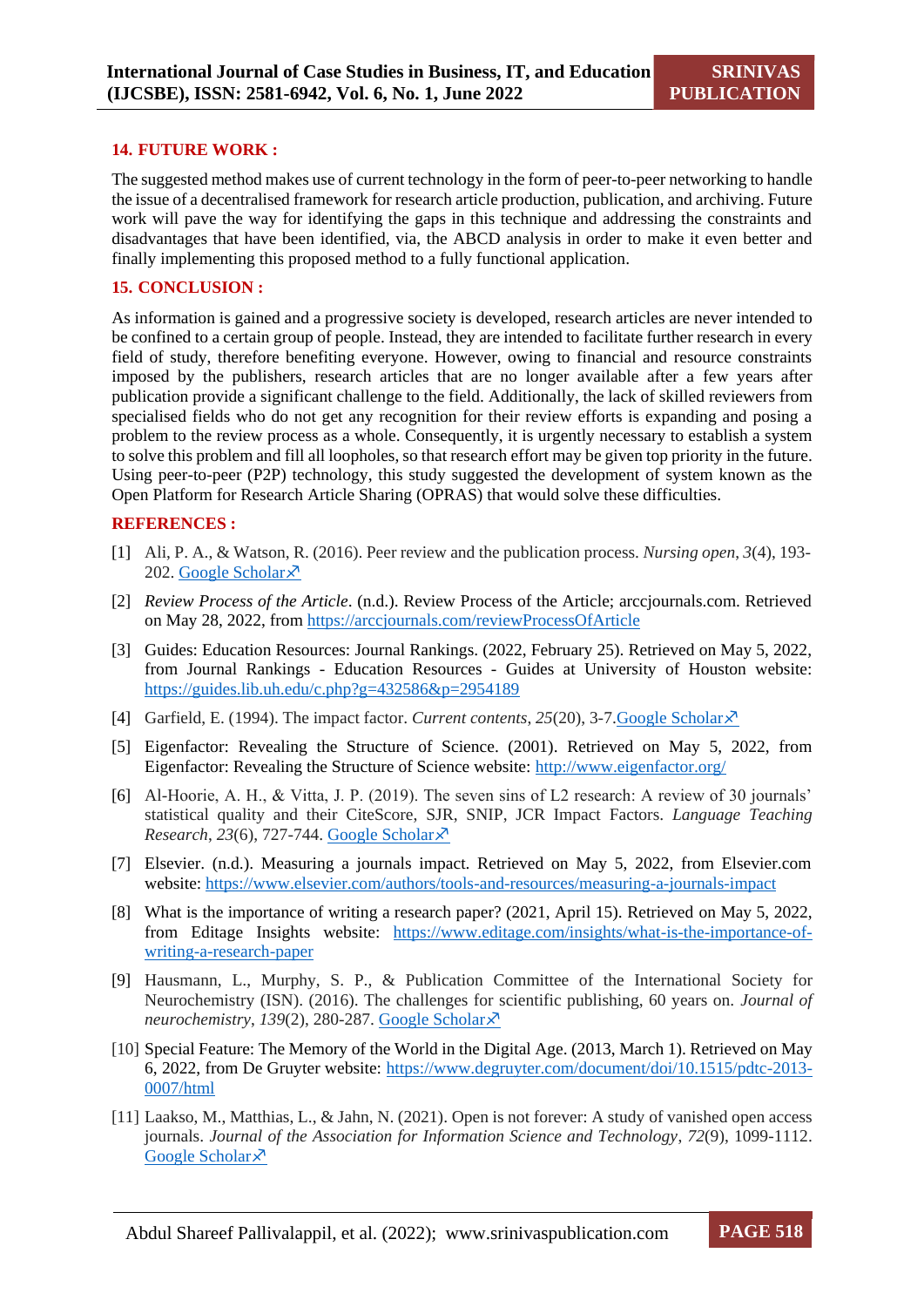- [12] Barnes, J. (1997). Electronic archives: An essential element in complete electronic journals solutions. *Information Services & Use*, *17*(1), 37-47. Google [Scholar](https://scholar.google.com/scholar?hl=en&as_sdt=0%2C5&q=Barnes%2C%2BJ.%2B%281997%29.%2BElectronic%2Barchives%3A%2BAn%2Bessential%2Belement%2Bin%2Bcomplete%2Belectronic%2Bjournals%2Bsolutions.%2BInformation%2BServices%2B%26%2BUse%2C%2B17%281%29%2C%2B37-47&btnG)
- [13] Hodgson, C., Suber, P., Kiley, R., Kaufman, R., Goodrich, J., Eve, M. P., ... & Sutton, C. (2014). Open access infrastructure: where we are and where we need to go. *Information Standards Quarterly*,  $26(1)$ , 1-14. Google [Scholar](https://scholar.google.com/scholar?hl=en&as_sdt=0%2C5&q=Hodgson%2C%2BC.%2C%2BSuber%2C%2BP.%2C%2BKiley%2C%2BR.%2C%2BKaufman%2C%2BR.%2C%2BGoodrich%2C%2BJ.%2C%2BEve%2C%2BM.%2BP.%2C%2B...%2B%26%2BSutton%2C%2BC.%2B%282014%29.%2BOpen%2Baccess%2Binfrastructure%3A%2Bwhere%2Bwe%2Bare%2Band%2Bwhere%2Bwe%2Bneed%2Bto%2Bgo.%2BInformation%2BStandards%2BQuarterly%2C%2B26%281%29%2C%2B1-14&btnG) $\lambda$ <sup>7</sup>
- [14] Ferguson, C., Marcus, A., &Oransky, I. (2014). The peer-review scam. *Nature*, *515*(7528), 480- 482. Google [Scholar](https://scholar.google.com/scholar?hl=en&as_sdt=0%2C5&q=Ferguson%2C%2BC.%2C%2BMarcus%2C%2BA.%2C%2B%26%2BOransky%2C%2BI.%2B%282014%29.%2BThe%2Bpeer-review%2Bscam.%2BNature%2C%2B515%287528%29%2C%2B480-482&btnG)s
- [15] Nicholas, D., Rowlands, I., Jubb, M., & Jamali, H. R. (2010). The impact of the economic downturn on libraries: With special reference to university libraries. *The journal of academic librarianship*, *36*(5), 376-382. Google [Scholar](https://scholar.google.com/scholar?hl=en&as_sdt=0%2C5&q=Nicholas%2C%2BD.%2C%2BRowlands%2C%2BI.%2C%2BJubb%2C%2BM.%2C%2B%26%2BJamali%2C%2BH.%2BR.%2B%282010%29.%2BThe%2Bimpact%2Bof%2Bthe%2Beconomic%2Bdownturn%2Bon%2Blibraries%3A%2BWith%2Bspecial%2Breference%2Bto%2Buniversity%2Blibraries.%2BThe%2Bjournal%2Bof%2Bacademic%2Blibrarianship%2C%2B36%285%29%2C%2B376-382.%2B&btnG)
- [16] Moulaison, H. L., & Million, A. J. (2015). E-publishing in libraries: The digital preservation imperative. *OCLC Systems & Services: International digital library perspectives, 31*(2), 87-98. Google [Scholar](https://scholar.google.com/scholar?hl=en&as_sdt=0%2C5&q=Moulaison%2C%2BH.%2BL.%2C%2B%26%2BMillion%2C%2BA.%2BJ.%2B%282015%29.%2BE-publishing%2Bin%2Blibraries%3A%2BThe%2Bdigital%2Bpreservation%2Bimperative.%2BOCLC%2BSystems%2B%26%2BServices%3A%2BInternational%2Bdigital%2Blibrary%2Bperspectives%2C31%282%29%2C87-98.%2B&btnG) ×
- [17] Boudry, C., & Chartron, G. (2017). Availability of digital object identifiers in publications archived by PubMed. *Sci-entometrics*, 110(3), 1453-1469. Google [Scholar](https://scholar.google.com/scholar?hl=en&as_sdt=0%2C5&q=Boudry%2C%2BC.%2C%2B%26%2BChartron%2C%2BG.%2B%282017%29.%2BAvailability%2Bof%2Bdigital%2Bobject%2Bidentifiers%2Bin%2Bpublications%2Barchived%2Bby%2BPubMed.%2BSci-entometrics%2C110%283%29%2C1453%E2%80%931469.&btnG) ×
- [18] Burnhill, P., & Guy, F. (2010). Piloting an E-journals preservation registry service (PEPRS). *The Serials Librarian*, *58*(4), 117-126. Google [Scholar](https://scholar.google.com/scholar?hl=en&as_sdt=0%2C5&q=Burnhill%2C%2BP.%2C%2B%26%2BGuy%2C%2BF.%2B%282010%29.%2BPiloting%2Ban%2BE-journals%2Bpreservation%2Bregistry%2Bservice%2B%28PEPRS%29.%2BThe%2BSerials%2BLibrarian%2C%2B58%284%29%2C%2B117-126.%2B&btnG)
- [19] Choi, H. N., & Park, E. G. (2007). Preserving perpetual access to electronic journals: A Korean consortial approach. *Library Collections, Acquisitions, and Technical Services*, *31*(1), 1-11. Google [Scholar](https://scholar.google.com/scholar?hl=en&as_sdt=0%2C5&q=Choi%2C%2BH.%2BN.%2C%2B%26%2BPark%2C%2BE.%2BG.%2B%282007%29.%2BPreserving%2Bperpetual%2Baccess%2Bto%2Belectronic%2Bjournals%3A%2BA%2BKorean%2Bconsortial%2Bapproach.%2BLibrary%2BCollections%2C%2BAcquisitions%2C%2Band%2BTechnical%2BServices%2C%2B31%281%29%2C%2B1-11&btnG) ×
- [20] Björk, B. C. (2014). Open access subject repositories: An overview. *Journal of the Association for Information Science and Technology*, *65*(4), 698-706. Google [Scholar](https://scholar.google.com/scholar?hl=en&as_sdt=0%2C5&q=Bj%C3%B6rk%2C%2BB.%2BC.%2B%282014%29.%2BOpen%2Baccess%2Bsubject%2Brepositories%3A%2BAn%2Boverview.%2BJournal%2Bof%2Bthe%2BAssociation%2Bfor%2BInformation%2BScience%2Band%2BTechnology%2C%2B65%284%29%2C%2B698-706&btnG)
- [21] Yadav, D. (2016). Opportunities and challenges in creating digital archive and preservation: an overview. *International Journal of Digital Library Services*, *6*(2), 63-73. Google [Scholar](https://scholar.google.com/scholar?hl=en&as_sdt=0%2C5&q=Yadav%2C%2BD.%2B%282016%29.%2BOpportunities%2Band%2Bchallenges%2Bin%2Bcreating%2Bdigital%2Barchive%2Band%2Bpreservation%3A%2Ban%2Boverview.%2BInternational%2BJournal%2Bof%2BDigital%2BLibrary%2BServices%2C%2B6%282%29%2C%2B63-73.&btnG)
- [22] Nyambi, E., & Maynard, S. (2012). An investigation of institutional repositories in state universities in Zimbabwe. *Information Development*, *28*(1), 55-67. Google [Scholar](https://scholar.google.com/scholar?hl=en&as_sdt=0%2C5&q=Nyambi%2C%2BE.%2C%2B%26%2BMaynard%2C%2BS.%2B%282012%29.%2BAn%2Binvestigation%2Bof%2Binstitutional%2Brepositories%2Bin%2Bstate%2Buniversities%2Bin%2BZimbabwe.%2BInformation%2BDevelopment%2C%2B28%281%29%2C%2B55-67.&btnG)
- [23] Musa, A. U., Shittu, M., & Abdulkadir, A. (2014). Institutional digital repositories in Nigerian: issues and challenges. *IOSR Journal of Humanities and Social Science (IOSR-JHSS)*, *19*(1), 16- 21. Google [Scholar](https://scholar.google.com/scholar?hl=en&as_sdt=0%2C5&q=Musa%2C%2BA.%2BU.%2C%2BShittu%2C%2BM.%2C%2B%26%2BAbdulkadir%2C%2BA.%2B%282014%29.%2BInstitutional%2Bdigital%2Brepositories%2Bin%2BNigerian%3A%2Bissues%2Band%2Bchallenges.%2BIOSR%2BJournal%2Bof%2BHumanities%2Band%2BSocial%2BScience%2B%28IOSR-JHSS%29%2C%2B19%281%29%2C%2B16-21.&btnG) $\overline{x}$
- [24] Ramalho Correia, A.M., & Carlos Teixeira, J. (2005). Reforming scholarly publishing and knowledge communication: From the advent of the scholarly journal to the challenges of open access. *Online Information Review, 29*(4), 349-364. Google [Scholar](https://scholar.google.com/scholar?hl=en&as_sdt=0%2C5&q=Ramalho%2BCorreia%2C%2BA.M.%2Band%2BCarlos%2BTeixeira%2C%2BJ.%2B%282005%29%2C%2B%22Reforming%2Bscholarly%2Bpublishing%2Band%2Bknowledge%2Bcommunication%3A%2BFrom%2Bthe%2Badvent%2Bof%2Bthe%2Bscholarly%2Bjournal%2Bto%2Bthe%2Bchallenges%2Bof%2Bopen%2Baccess%22%2C%2BOnline%2BInformation%2BReview%2C%2B29%284%29%2C%2B349-364.&btnG)
- [25] Kitchin, R., Collins, S., & Frost, D. (2015). Funding models for Open Access digital data repositories. *Online Information Review*, *39*(5), 664-681. Google [Scholar](https://scholar.google.com/scholar?hl=en&as_sdt=0%2C5&q=Kitchin%2C%2BR.%2C%2BCollins%2C%2BS.%2C%2B%26%2BFrost%2C%2BD.%2B%282015%29.%2BFunding%2Bmodels%2Bfor%2BOpen%2BAccess%2Bdigital%2Bdata%2Brepositories.%2BOnline%2BInformation%2BReview%2C%2B39%285%29%2C%2B664-681&btnG)
- [26] Berquist, T. H. (2015). Open Access and institutional repositories: how should subscription journals respond? *American Journal of Roentgenology*, *205*(2), 235-236. Google [Scholar](https://scholar.google.com/scholar?hl=en&as_sdt=0%2C5&q=Berquist%2C%2BT.%2BH.%2B%282015%29.%2BOpen%2BAccess%2Band%2Binstitutional%2Brepositories%3A%2Bhow%2Bshould%2Bsubscription%2Bjournals%2Brespond%3F.%2BAmerican%2BJournal%2Bof%2BRoentgenology%2C%2B205%282%29%2C%2B235-236&btnG)
- [27] Daniel, L., & Daniel, L. (2012). Understanding Digital Evidence from the Warrant to the Courtroom in *Digital forensics for legal professionals*. (pp. 287-293). Syngress Book Co. [Google](https://scholar.google.com/scholar?hl=en&as_sdt=0%2C5&q=Daniel%2C%2BL.%2C%2B%26%2BDaniel%2C%2BL.%2B%282012%29.%2BDigital%2Bforensics%2Bfor%2Blegal%2Bprofessionals.%2BSyngress%2BBook%2BCo%2C%2B1%2C%2B287-293.&btnG) [Scholar](https://scholar.google.com/scholar?hl=en&as_sdt=0%2C5&q=Daniel%2C%2BL.%2C%2B%26%2BDaniel%2C%2BL.%2B%282012%29.%2BDigital%2Bforensics%2Bfor%2Blegal%2Bprofessionals.%2BSyngress%2BBook%2BCo%2C%2B1%2C%2B287-293.&btnG) $\lambda$
- [28] Notenboom, L. A. (2015, October 29). What Is Peer-to-Peer File Sharing, and Is It Legit? Ask Leo! Retrieved on May 9, 2022, from Ask Leo! website: [https://askleo.com/what\\_is\\_peer\\_to\\_peer\\_file\\_sharing/](https://askleo.com/what_is_peer_to_peer_file_sharing/)
- [29] P2P Network. How to determine the main server. (2017, July 27). Retrieved on May 28, 2022, from Information Security Stack Exchange website: [https://security.stackexchange.com/questions/166188/p2p-network-how-to-determine-the-main](https://security.stackexchange.com/questions/166188/p2p-network-how-to-determine-the-main-server)[server](https://security.stackexchange.com/questions/166188/p2p-network-how-to-determine-the-main-server)